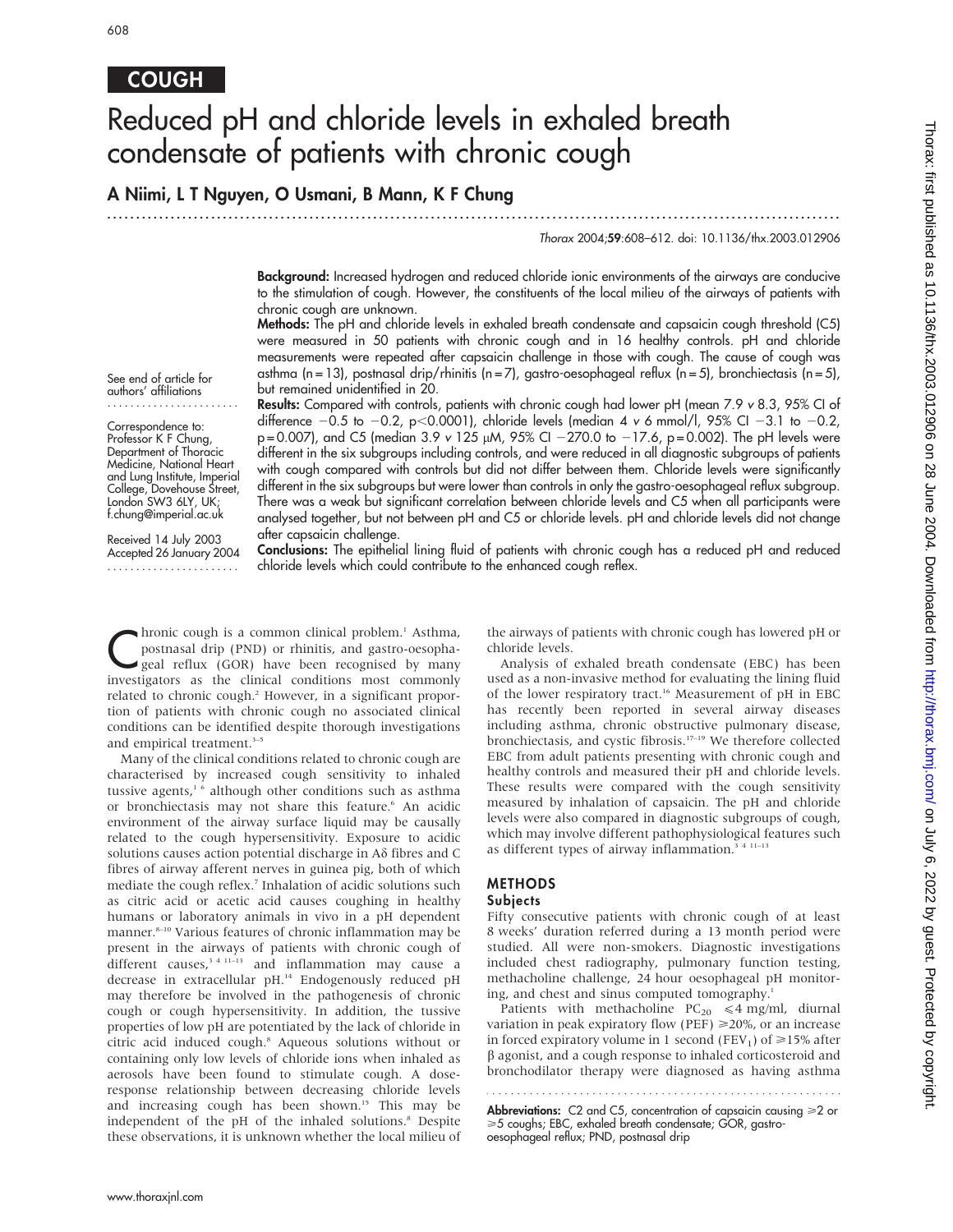which was responsible for the chronic cough. Cough was the sole or predominant symptom (cough variant or cough predominant asthma). Chronic cough due to gastro-oesophageal reflux (GOR) was diagnosed by 24 hour oesophageal pH monitoring and efficacy of a 12 week course of proton pump inhibitor and dietary changes. Chronic cough was attributed to postnasal drip (PND)/rhinitis when symptoms and an objective diagnosis of PND and/or rhinitis were present and nasal corticosteroids and/or anticholinergics were effective against the cough. Bronchiectasis was considered when patients had productive cough and typical findings of bronchiectasis on high resolution computed tomography. Coughing in such patients responded to some extent to antibiotics and/or chest physiotherapy. Some patients had no identifiable cause(s) of cough despite additional investigations including bronchoscopy and therapeutic trials for asthma, GOR, and PND/rhinitis.

Sixteen normal volunteers, all non-smokers, were also studied. The study was approved by the ethics committee of our institution. All subjects gave informed consent to participate in the study.

#### Collection and measurement of EBC

Subjects breathed tidally for 10 minutes, wearing a nose clip, into the special chamber of a condenser (Ecoscreen, Jaeger, Hoechberg, Germany) which froze the exhaled water vapour to  $-20^{\circ}$ C. The collected condensate was immediately stored at  $-70^{\circ}$ C.

pH was measured using a model 350 pH meter (Jenway, Dunmow, UK). Before measurement, defrosted EBC samples were de-aerated with argon (350 ml/min) for 10 minutes.<sup>17</sup> In a preliminary measurement of EBC from 19 subjects (11 controls and eight with cough), defrosted and de-aerated samples showed slightly but significantly higher pH than corresponding fresh unfrozen and de-aerated samples from the same subject. However, the pH of fresh and defrosted samples showed a good correlation ( $r = 0.91$ ,  $p = 0.0001$ ).

Chloride was measured using an ion-specific electrode (Bayer/Chiron model 644 Na/K/Cl Analyser, Chiron Diagnostics, Sudbury, UK). Since the chloride levels of EBC were much lower than those of serum or urine, we adopted a method for sweat chloride measurement using 644 Sweat Diluent (Bayer Diagnostics Manufacturing Ltd, Sudbury, UK) with which the EBC samples were diluted 1:1 to bring the sample chloride levels into the measuring range of the ionspecific electrode. Linear regression analysis of the chloride levels of 48 sweat samples obtained by this method and those obtained by standard colometry showed a slope of 1.04, intercept of  $-1.43$ , and correlation coefficient of 0.993  $(p<0.0001)$  by in-house testing by the manufacturer. The data obtained by the electrode were doubled because the samples were originally diluted 1:1. When the chloride level was below 2 mmol/l, it was arbitrarily set at 0 mmol/l for calculation of the difference between groups.

#### Capsaicin challenge

As described previously,<sup>20</sup> coughs were counted for 1 minute after single breath inhalation of saline and capsaicin solutions (Sigma-Aldrich, St Louis, MO, USA) of increasing concentrations (0.98–500  $\mu$ M). They were generated from a dosimeter (PK Morgan Ltd, Gillingham, UK) set at a dosing period of 1 second. This was continued until five or more coughs were induced. The concentration of capsaicin causing two or more coughs and five or more coughs were denoted C2 and C5, respectively.<sup>20</sup>

### Study design

EBC collection, spirometry, and capsaicin challenge were performed on the same day in this order. In 41 patients EBC collection was repeated immediately after capsaicin challenge. In seven healthy subjects and 15 with chronic cough the pH of frozen and defrosted EBC samples was measured before and after de-aeration with argon.

#### Statistical analysis

Data were expressed as mean (SD) or median (range) and analysed using StatView 4.5 (Abacus Concepts, Berkeley, CA, USA). Unpaired t tests or Mann-Whitney U tests were used to compare the two groups. Multiple group comparisons were performed using ANOVA and Fisher's PLSD tests, Kruskal-Wallis and Mann-Whitney U tests with Bonferroni/Dunn correction or  $\chi^2$  test. The effect of the interventions on pH and chloride levels was analysed using the paired  $t$  test or Wilcoxon signed rank test. Pearson's correlation test or Spearman's rank correlation test were used to determine correlations. p values of  $< 0.05$  were considered significant.

# RESULTS

### Characteristics of subjects

The characteristics of patients with chronic cough and healthy controls are summarised in table 1. All patients had a normal chest radiograph. The mean (SD) duration of coughing was 10.3 (7.3) years. Thirteen patients were diagnosed as having asthma, seven PND/rhinitis, five GOR, five bronchiectasis, but 20 patients had no identifiable causes. Age but not sex distribution, duration of cough, or  $FEV<sub>1</sub>$  was significantly different between the subgroups.

### Cough sensitivity and pH or chloride levels in EBC of controls and patients

The patients with chronic cough had a C2 of 1.95 (0.98– 250)  $\mu$ M, C5 of 3.9 (0.98->500)  $\mu$ M, pH values of 7.91  $(0.30)$ , and chloride titres of 4  $( $2$ -12) mmol/l$  (table 1) which were significantly lower than the control values (pH 8.26 (0.20), chloride 6 (2–8)): mean difference of C2  $-43.4 \mu M$  (95% CI of difference  $-90.9$  to  $-4.1$ ), p = 0.049; mean difference of C5 -143.8  $\mu$ M (95% CI -270.0 to -17.6),  $p = 0.002$ ; mean difference of pH  $-0.35$  (95% CI  $-0.51$  to  $-0.19$ ),  $p<0.0001$ ; mean difference of chloride level  $-1.7$  mmol/l (95% CI  $-3.1$  to  $-0.2$ ), p = 0.007.

C5, pH, and chloride titres in EBC were significantly different among the six groups including the five subgroups of patients with cough (table 1). By multiple comparison, C5 was lower in patients with PND/rhinitis, GOR, and those without identifiable causes than controls, but not in patients with asthma or bronchiectasis (table 1). The pH levels in EBC were lower in all subgroups of chronic cough than in controls. There were, however, no differences between these subgroups although comparison of small subgroups may lack statistical power (fig 1). Chloride levels showed a substantial overlap between subgroups but were significantly different between patients with GOR and controls by multiple comparison (fig 2).

A small number of patients with asthma, PND/rhinitis, GOR, or cough of unidentified cause were receiving medications at the time of the study (table 1). However, the results of C2, C5, pH and chloride levels did not differ between patients receiving treatment and those without treatment for each subgroup (data not shown), although the number of patients in most subgroups was too small for meaningful statistical analysis. Neither the pH nor chloride levels in EBC changed before and after capsaicin challenge in 41 patients with chronic cough in whom EBC was repeatedly collected  $(7.96 (0.30) v 7.98 (0.31), p = 0.76 \text{ and } 4 (-2-10) \text{ mmol/l } v 4$  $(<2-8$ ) mmol/l,  $p = 0.19$ , respectively).

#### Correlation between data

The chloride levels in EBC showed a weak but significant correlation with C5 when all participants were analysed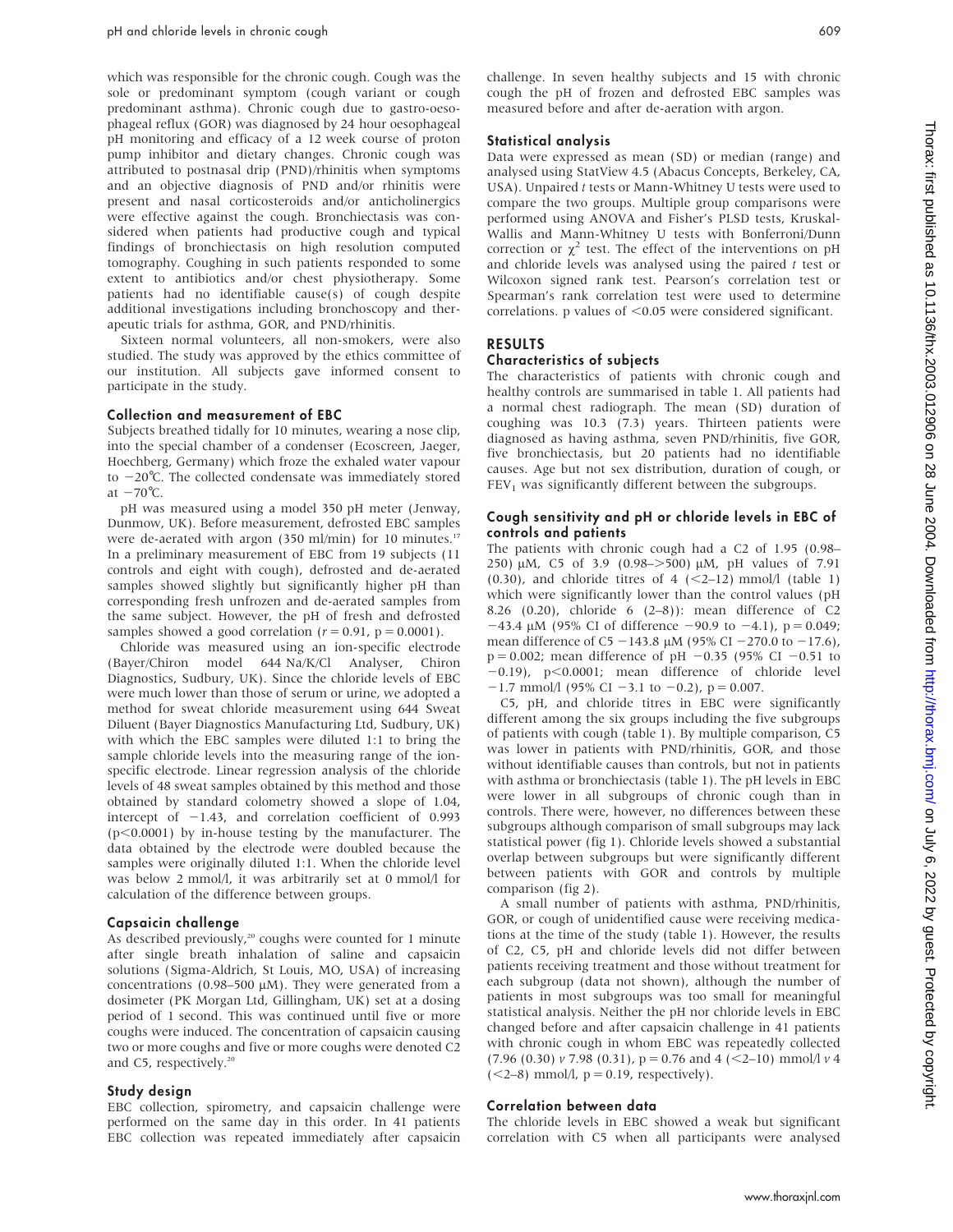|                           |                                       | Chronic cough                 |                                                               |                         |                                  |                                                                                                 | p values                                                     |
|---------------------------|---------------------------------------|-------------------------------|---------------------------------------------------------------|-------------------------|----------------------------------|-------------------------------------------------------------------------------------------------|--------------------------------------------------------------|
|                           | <b>Healthy controls</b><br>$(n = 16)$ | Asthma<br>$(n = 13)$          | <b>PND/rhinitis</b><br>$(n=7)$                                | <b>GOR</b><br>$(n = 5)$ | <b>Bronchiectasis</b><br>$(n=5)$ | Unidentified cause<br>$(n = 20)$                                                                | (ANOVA,<br><b>Kruskal-Wallis</b><br>test or $\gamma^2$ test) |
| Age (years)               | 43 (8)                                | 44 (17)                       | $55(7)^*$                                                     | $59(5)$ t, ‡            | $62(18)$ t, $\neq$ , §           | $53(12)$ t,                                                                                     | 0.005                                                        |
| M/F                       | 4/12                                  | 6/7                           | 0/7                                                           | 1/4                     | 1/4                              | 3/17                                                                                            | 0.23                                                         |
| Duration of cough (years) | $\overline{\phantom{a}}$              | 5.4(5.5)                      | 11.4(8.3)                                                     | 9.8(5.5)                | 10.7(5.1)                        | 13.0(7.8)                                                                                       | 0.08                                                         |
| Patients on medication    | -                                     | 3 (2 ICS, 1 ICS)<br>$+$ LABA) | 3 (2 NCS, 1 nasal 1 (PPI)<br>anticholinergic)                 |                         | $\Omega$                         | 6 (2 NCS, 2 oral<br>antihistamine, 1 NCS<br>$+$ PPI, 1 ICS $+$ PPI)                             | 0.54                                                         |
| $FEV1$ (% predicted)      | 100(12)                               | 91 (16)                       | 88 (20)                                                       | 106 (18)                | 98 (24)                          | 101(20)                                                                                         | 0.27                                                         |
| $C2$ ( $\mu$ M)           |                                       |                               |                                                               |                         |                                  | 7.8 (0.98-500) 3.9 (0.98-250) 0.98 (0.98-15.6) 0.98 (0.98-1.95) 3.9 (0.98-125) 1.47 (0.98-31.3) | 0.13                                                         |
| $C5$ ( $\mu$ M)           |                                       |                               | 125 (1.95 - > 500) 31.3 (0.98 - 250) 3.9 (0.98 - 15.6)** 1.95 | $(0.98 - 15.6)$ † †     |                                  | 3.9 (0.98-500) 2.93 (0.98->500) + 0.009                                                         |                                                              |

\*p=0.03, p=0.01, \*\*p=0.005, ††p=0.003 v control.<br>‡p=0.03, §p=0.01, ||p=0.04 v patients with asthma.

PND = postnasal drip; GOR = gastro-oesophageal reflux; ICS = inhaled corticosteroids; NCS = nasal corticosteroids; LABA = long acting b agonists; PPI = proton pump inhibitors; FEV<sub>1</sub> = forced expiratory volume in 1 second; C2, C5 = lowest concentration of capsaicin that induced ≥2 or ≥5 coughs, respectively; EBC = exhaled breath condensate.

together ( $n = 66$ ,  $r = 0.30$ ,  $p = 0.01$ ). However, there was no such correlation between pH titres in EBC and C5 ( $r = -0.11$ ,  $p = 0.35$ ) or chloride levels ( $r = 0.10$ ,  $p = 0.38$ ). C2 did not correlate with chloride or pH titres in EBC (data not shown). No correlation was found between pH titres, chloride levels, and C2 or C5 when the analysis was confined to patients with cough, controls, or any cough subgroup (data not shown).

# Effect of argon de-aeration of EBC samples on pH titres

After de-aeration of defrosted EBC samples the pH rose significantly from 7.06 (0.32) to 8.05 (0.26), mean difference 0.99 (95% CI 0.87 to 1.12), p<0.0001. The correlation between pH before and after de-aeration was significant  $(n = 22, r = 0.57, p = 0.005)$ . The pH of EBC before deaeration was significantly lower in patients with cough  $(n = 15)$  than in controls  $(n = 7)$  (6.95 (0.29) v 7.29 (0.25), mean difference 0.35 (95% CI 0.08 to 0.61),  $p = 0.01$ ) as well as those of de-aerated EBC (data not shown).



Figure 1 Distribution of pH titres in exhaled breath condensate (EBC) of individual groups. There was a significant difference between the six subgroups  $(p = 0.001, ANOVA)$ . By multiple comparison, all subgroups of chronic cough had lower pH titres than controls ( $p<0.0001$  for asthma,  $p = 0.04$  for postnasal drip (PND)/rhinitis,  $p = 0.01$  for gastrooesophageal reflux (GOR), p = 0.02 for bronchiectasis, p = 0.002 for those with unidentified cause) but there was no difference between the subgroups. Horizontal bars represent means.

# **DISCUSSION**

We have shown that EBC of patients with chronic persistent cough is more acidic and has lower chloride levels than EBC of non-coughing normal subjects. The change in pH (on average, a halving of hydrogen ions) was not large but may be sufficient to stimulate cough. The changes in chloride ions were much more modest but correlated weakly but significantly with capsaicin cough sensitivity. Because these changes could favour the activity of airway sensory nerves such as cough afferents, our findings indicate that they may contribute to the enhanced cough reflex.

We studied patients referred to our cough clinic from a wide area of southern UK, most of whom had been seen by other colleagues and received treatment. The mean duration of coughing in these patients was more than 10 years. Not surprisingly, in a large proportion of patients (40%) we could not identify a cause for the chronic cough, which contrasts with other series.<sup>2</sup> Irrespective of the cause of chronic cough, the pH levels were lower than in healthy controls of a similar order of magnitude. Even in the five patients with GOR (four of whom were not receiving treatment), there was a similar



Figure 2 Distribution of chloride titres in exhaled breath condensate (EBC) of individual groups. There was a significant difference between the six subgroups (p = 0.01, Kruskal-Wallis test). By multiple comparison, only the chronic cough subgroup associated with gastrooesophageal reflux (GOR) had significantly lower chloride titres than the control group (p = 0.004), and there was no difference between the subgroups. Horizontal bars represent medians. PND = postnasal drip.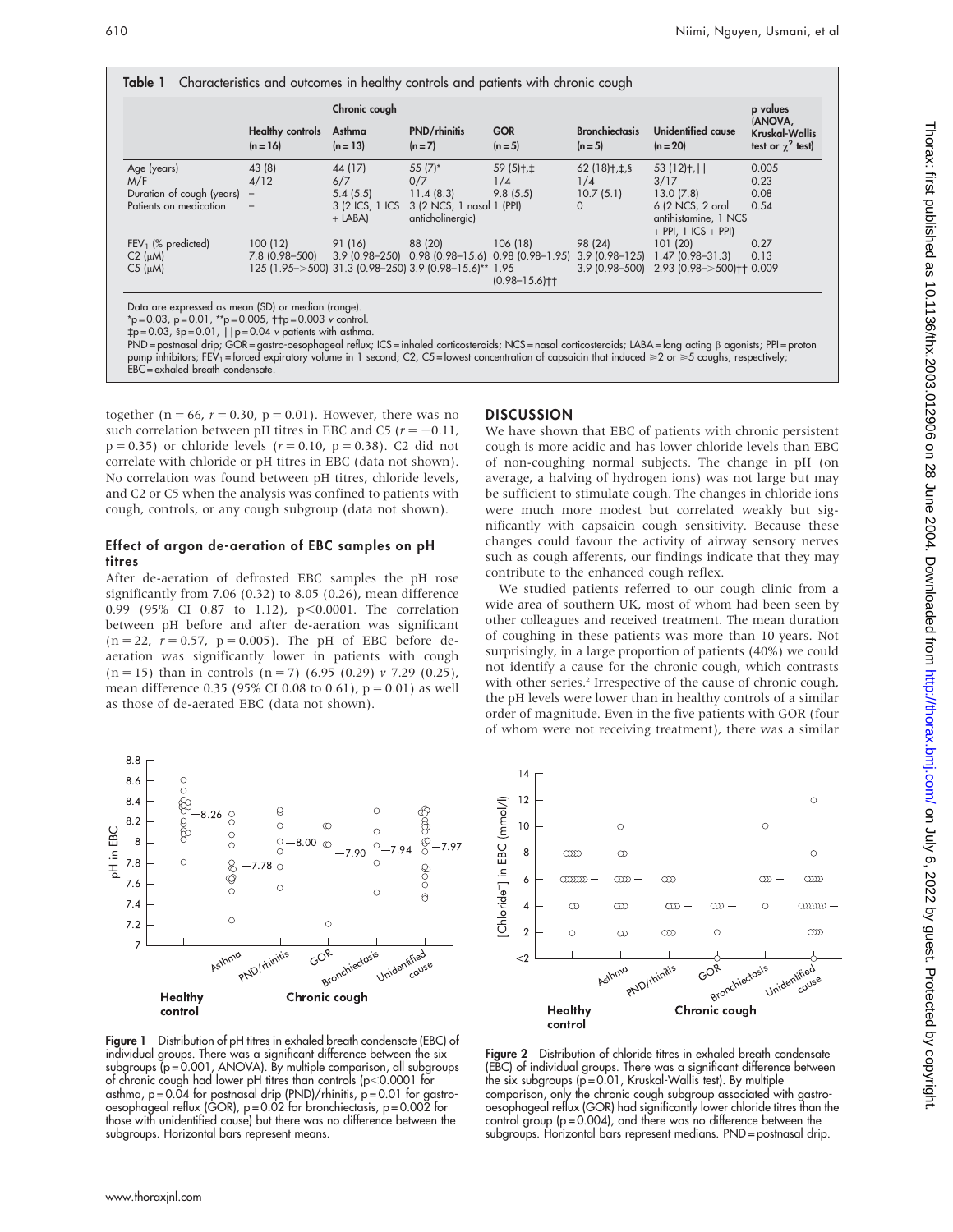order of pH reduction. Although the number of patients in the subgroups may be too small to draw a definite conclusion, these results argue against a direct contribution of acid from the stomach into the airway lining fluid.<sup>21</sup> A smaller reduction in chloride was noted only in patients with GOR, but there was a weak but significant correlation between the chloride levels and cough sensitivity when all subjects were analysed together. Although these changes in pH and chloride may be modest, the interaction between acid and low chloride contents in the coughing mechanism might be synergistic.<sup>8</sup>

The measurement of pH in EBC samples was performed after de-aeration with argon, as initially described by Hunt and colleagues.<sup>17</sup> We found that de-aeration with argon causes an increase in pH of 1. Although de-aeration with argon has been used as the ''gold standard'' method for measurement of pH in EBC,<sup>17 18 22</sup> the exact effect of deaeration on the pH of EBC has not previously been described.17 18 22 To our knowledge, our study is the first to show a significant rise in pH immediately after argon deaeration. Relatively larger differences in pH were reported than in other published studies of pH in EBC. In a cross sectional study Hunt and colleagues found that the mean pH of the EBC in patients with acute asthma was 5.23 compared with a mean of 7.80 in a control group with stable asthma.<sup>17</sup> Tate and colleagues<sup>19</sup> found a mean pH of EBC not de-aerated with argon of 5.88 in patients with stable cystic fibrosis compared with 6.15 in healthy subjects and 5.32 in patients with a cystic fibrosis exacerbation. It has been postulated that the acidification is related to the underlying airway inflammation which occurs during acute exacerbations of asthma or cystic fibrosis.17 19 In acute asthmatic inflammation glutaminase activation may regulate pH.22 In cystic fibrosis chronic acidification may also be related to reduced bicarbonate secretion which is characteristic of the lung in this condition.19 The cause of the reduced pH in our patients with chronic cough is unclear, but changes in the inflammatory component of the mucosa or in the mucus content may contribute.<sup>3</sup> <sup>4</sup> <sup>11-13</sup> <sup>23</sup> <sup>24</sup>

Reduced pH values in EBC have been associated more with neutrophilic inflammation than with eosinophilic inflammation.18 However, the pH of our subgroups characterised by neutrophilic inflammation (bronchiectasis and undiagnosed cases<sup>3</sup>) did not differ significantly from that of asthmatics characterised by eosinophilic inflammation.<sup>11-13</sup> <sup>23</sup> <sup>24</sup>

The EBC of our control subjects had a slightly higher pH than was found in two previous studies which also used argon de-aeration. In these previous studies mean pH values of 7.65 and 7.57 were reported.<sup>17 18</sup> This might be due to freezing and defrosting of samples in our study, but this process does not appear to have influenced the interpretation of the results because the pH values of fresh unfrozen samples and corresponding defrosted samples obtained from a subset of subjects were highly correlated. The pH of epithelial lining fluid has been reported to be between 6.5 and 7.5 in healthy adults or children as measured by direct application of microelectrodes to the trachea or proximal bronchi.25 26 The pH of EBC of healthy subjects in three published reports<sup>17-19</sup> as well as in our study is outside the range of directly measured lower airway pH.25 26 Moreover, in our analysis of seven healthy subjects the pH of pre-deaerated EBC (mean 7.29) was closer to the reported values of "physiologic" pH described above<sup>25 26</sup> than to the pH of deaerated EBC (mean 8.17). Processing and pH measurement of EBC may therefore require further validation, including a comparison between the pH of EBC and that of direct measurement of the airway surface liquid.<sup>17</sup> The effect of argon de-aeration needs to be studied more closely.

A decrease in the pH can cause activation of  $A\delta$  fibres and C fibres in the airways of guinea pigs and rats.<sup>7 27</sup> This involves the capsaicin receptor VR1, since protons can increase the openings of the VR1 ion channel.<sup>28</sup> VR1 is a sensory neurone specific ion channel that is potentiated by extracellular proton within the pH range encountered during tissue acidosis. For example, during the relatively small change in pH from 7.6 to 7.0 there is already potentiation of heat activated currents in the VR1 receptor,<sup>29</sup> indicating the potential for reduction in pH to augment capsaicin cough sensitivity. Low chloride stimuli are known to cause cough<sup>8 15</sup> and to stimulate tracheal  $A\delta$  and C fibres in guinea pig airways.30 On the other hand, the lower pH and chloride levels in the EBC in our patients could be a result—rather than the cause—of persistent cough. Coughing may stimulate mucus secretion and affect epithelial ion transport,<sup>31</sup> possibly through cholinergic mechanisms.<sup>32</sup> This may influence the levels of pH and chloride in the epithelial lining fluid. However, it is difficult to be sure from our results which is the cause and which is the effect. The fact that capsaicin induced cough did not change the pH or chloride in EBC may not support the notion that the cough is the cause, although capsaicin induced coughing is transient.

We did not find a significant relationship between the pH of EBC and capsaicin cough sensitivity. In a study in healthy subjects<sup>9</sup> the cough response to various acids at similar pH correlated well but they did not correlate with the cough response to capsaicin, indicating different pathways for capsaicin and acid induced cough.9 In a recent study in patients with chronic cough, however, cough responses to capsaicin and citric acid showed a positive correlation.<sup>33</sup> The underlying pathophysiology of chronic cough and the mechanism(s) of reduction in airway pH as observed in this study may not both be uniform in patients with a variety of conditions associated with chronic cough. This may also be the case in patients without identifiable causes of cough. Investigations conducted in a larger number of subjects with chronic cough of the same aetiology may reveal more clearcut relations.

Our study has some limitations. Objective measurements of cough using a visual analogue scale or cough recordings were not made so the relationship between cough frequency or severity and pH or chloride could not be ascertained. The controls were significantly younger than the patients with cough and this may have affected the results. However, the effect of age on airway pH or chloride is not known.

In conclusion, EBC of patients with chronic cough has reduced pH and chloride levels. While this may not be of diagnostic value, these observations may be important in explaining the pathophysiology of chronic cough or cough hypersensitivity. Modulation of lower pH and chloride in the local environment of the airways may be potentially promising as a treatment for chronic cough, especially in patients with intractable coughing requiring ''non-specific'' antitussive treatment.<sup>34</sup> This needs to be clarified in further studies.

# ACKNOWLEDGEMENTS

The authors thank Mr Michael Kemp, Department of Biochemistry, Royal Brompton and Harefield NHS trust for technical assistance in the measurement of chloride levels, and Sally Meah, Clare Kelly, Lynda Walker, and Justine Arbery for collecting exhaled breath condensate.

#### Authors' affiliations .....................

A Niimi, L T Nguyen, O Usmani, B Mann, K F Chung, Department of Thoracic Medicine, National Heart and Lung Institute, Imperial College and Royal Brompton Hospital, London, UK